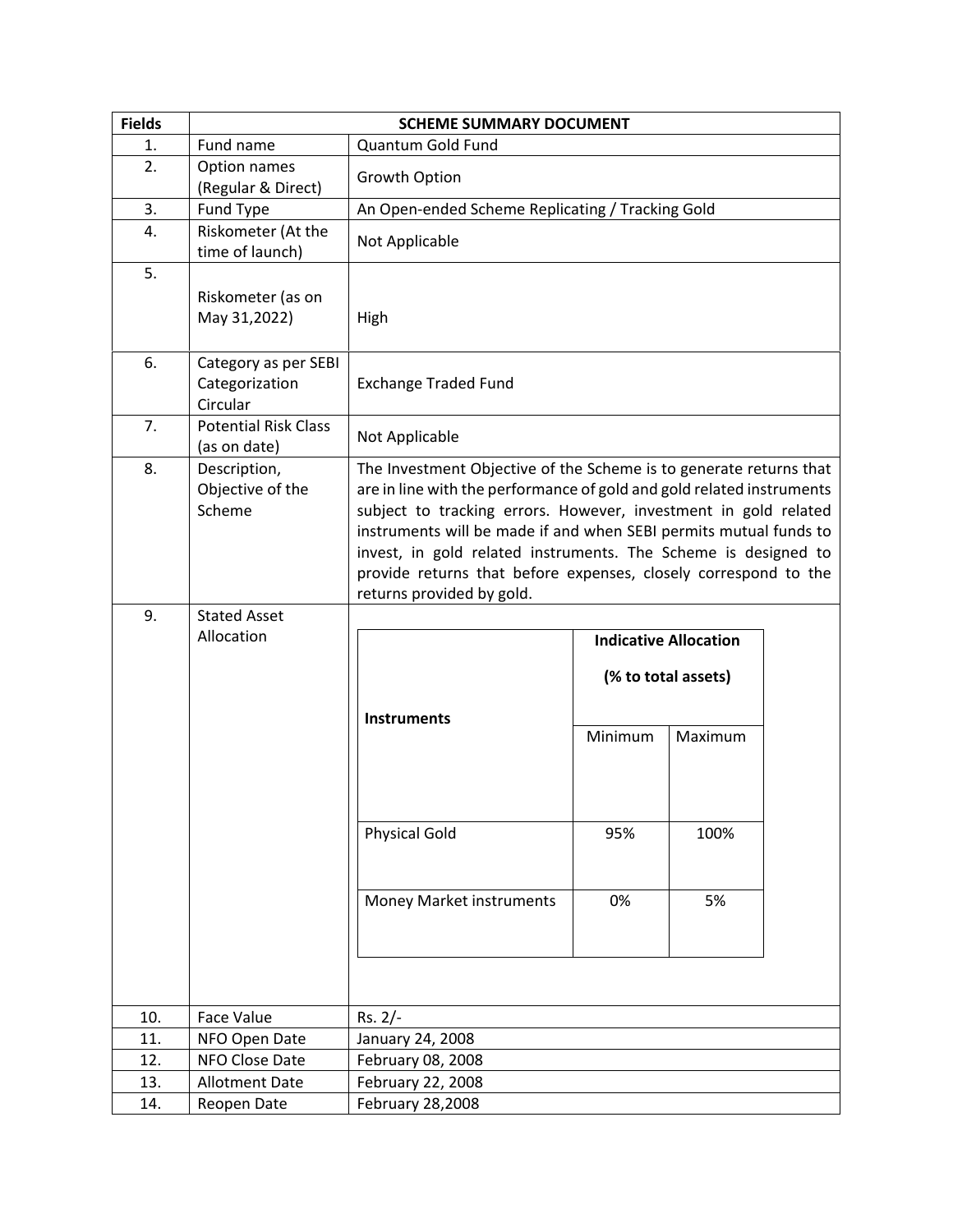| 15.                              | Maturity Date (For          | Not Applicable                                                |  |  |
|----------------------------------|-----------------------------|---------------------------------------------------------------|--|--|
|                                  | Close ended Funds)          |                                                               |  |  |
| 16.                              | Benchmark (Tier I)          | Domestic Price of Physical Gold                               |  |  |
| 17.                              | Benchmark (Tier II)         | Not Applicable                                                |  |  |
| 18.                              | Fund Manager 1-             | Ghazal Jain                                                   |  |  |
|                                  | Name                        |                                                               |  |  |
| 19.                              | Fund Manager 1-             | Dedicated                                                     |  |  |
|                                  | Type (Primary/              |                                                               |  |  |
|                                  | Comanage/                   |                                                               |  |  |
|                                  | Description)                |                                                               |  |  |
| 20.                              | Fund Manager 1-             | June 02, 2020                                                 |  |  |
|                                  | From Date                   |                                                               |  |  |
| 21.                              | <b>Actual Expense</b>       | 0.78% p.a.                                                    |  |  |
| 22.                              | (TER)<br>Exit Load (if      |                                                               |  |  |
|                                  | applicable)                 | Nil                                                           |  |  |
| 23.                              | Custodian                   | Deutsche Bank A.G                                             |  |  |
|                                  |                             |                                                               |  |  |
| 24.                              | Auditor                     | M/s. S. R. Batliboi & Co. LLP                                 |  |  |
|                                  |                             |                                                               |  |  |
| 25.                              | Registrar                   | <b>KFIN Technologies Ltd</b>                                  |  |  |
|                                  |                             |                                                               |  |  |
| 26.                              | RTA Code (To be             | <b>GFGR: Quantum Gold Fund</b>                                |  |  |
|                                  | phased out)                 |                                                               |  |  |
| 27.                              | <b>Listing Details</b>      | Listed on National Stock Exchange of India Limited            |  |  |
|                                  |                             |                                                               |  |  |
| 28.                              | <b>ISINS</b>                | INF082J01408 : Quantum Gold ETF                               |  |  |
| 29.                              | AMFI Codes (To be           | 107693 : Quantum Gold Fund                                    |  |  |
|                                  | phased out)                 |                                                               |  |  |
| 30.                              | <b>SEBI Codes</b>           | Data not available                                            |  |  |
| <b>INVESTMENT AMOUNT DETAILS</b> |                             |                                                               |  |  |
| 31.                              | Minimum                     | Directly with Fund: In Creation Unit Size at NAV based Price. |  |  |
|                                  | <b>Application Amount</b>   |                                                               |  |  |
|                                  |                             | On the Exchange: Approx equal to price of 0.01 gram of Gold.  |  |  |
|                                  |                             |                                                               |  |  |
| 32.                              | Minimum                     | Not Applicable                                                |  |  |
|                                  | Application Amount          |                                                               |  |  |
|                                  | in multiples of Rs.         |                                                               |  |  |
| 33.                              | Minimum Additional          | Not Applicable                                                |  |  |
|                                  | Amount                      |                                                               |  |  |
| 34.                              | Minimum Additional          | Not Applicable                                                |  |  |
|                                  | Amount in multiples         |                                                               |  |  |
|                                  | of Rs.                      |                                                               |  |  |
| 35.                              | Minimum                     | Directly with Fund: In Creation Unit Size at NAV based Price. |  |  |
|                                  | Redemption<br>Amount in Rs. | On the Exchange: Approx equal to price of 0.01 gram of Gold.  |  |  |
|                                  |                             |                                                               |  |  |